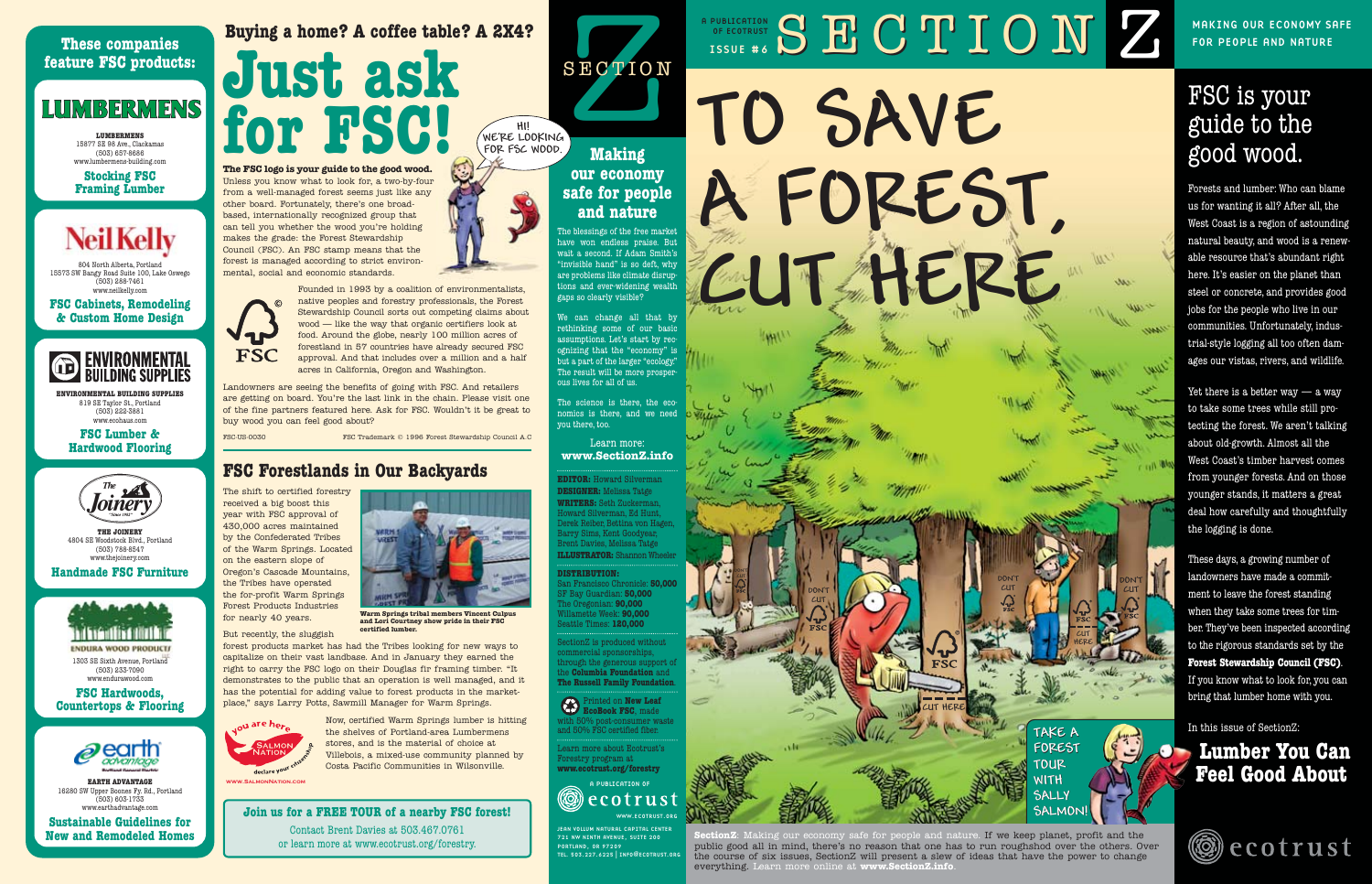## Think it takes a huge clearcut to make a two-by-four? Think again.

Here on the West Coast, in some of the world's best timber-growing country, it's only natural that we build our homes out of wood. But how that wood is harvested makes all the difference to the health of the forest. Lumber that is harvested with care earns a stamp of approval from the Forest Stewardship Council (FSC). That's good for the cities full of people whose water supply depends on rivers flowing out of those forests. And it's important to anyone who eats wild salmon, which need clear creeks to spawn in, shaded by those trees.

Unfortunately, a lot of misunderstandings have been circulating about logging and how it ought to be done. The result has been a boost in short-term profits, but an erosion in the long-term health of towns, working families, and the creatures of the forest. Sally Salmon can't be fooled, though. Sally and her kind have been living in the shadow of these forests for thousands of years, and she has a few things to say about good forest management. The forest and the lumber: We can have them both. FSC certification makes sure of it.

 $\sqrt{4}$ A forest isn't just a bunch of **FSC** trees, standing in a clump. It's a network of creatures, plants, and microorganisms that all fit together  $-$  an entire web of life. The loss of these intricate connections is what makes large clearcuts so destructive. For instance, one study finds that salamanders are ess than a third as abundant on  $\overline{\phantom{a}}$ clearcuts as in mature forests. But some logging — like the kind certified by FSC — can actually be good for wildlife. Thoughtful cutting recreates tree canopies of many sizes and species faster than if the same land were set aside as wilderness, making young forests hospitable to wildlife as quickly as possible.



**Lumber You Can Feel Good About Lumber You Can Feel Good About**

 $\sqrt{k}$ 

## **Added benefits:**

**Clean water**  You may have heard that clearcuts and logging roads can lead to landslides that muck up clear running streams, and a 1996 study in Oregon confirms those fears. But it's possible to have a working forest and clean water to boot. In fact, FSC guidelines demand it. For example, the City of Astoria, Oregon, has earned FSC certification for its logging in the same lands that produce the city's drinking water. The City's forest will provide enough timber to build 140 homes each year forever, while providing pure water for its ten thousand citizens.

#### **Healthy habitat**

#### **Greater fire safety**

Too many folks have been hurt in recent years by wildfires. We need to remove the underbrush right around where we live, so that wildfires can burn without igniting our houses. But how about farther afield: Can the type of forestry we practice help the situation? Turns out that it can. Scientists have found that replanted clearcuts are the type of forest most likely to burn hot. On the other hand, harvest practices that are common on FSC-certified lands — like selective cutting and thin $n$ ing  $-$  are the same ones that have been found to reduce the severity of fire.



#### **Carbon storage**  Our climate is changing. More

and more scientists agree that the chief cause is the carbon dioxide released from our burning of fossil fuels. But trees can help. They suck carbon ioxide from the air and use it to build heir branches, trunks, and roots. The bigger the trees in a forest, the more they absorb. Studies along the West Coast have found that FSC-style management, emphasizing mixtures of young and old trees, will hold twice as much carbon as the young, even-aged forests that we typically see with industrial logging.

**THEY PLANT FIVE TREES FOR EVERY ONE THEY CUT, DONíT THEY?**

**REPLANTED IN 2001 INDUSTRIAL FOREST CO.**

with

 $\mathbf{R}$ 

ဝှ

**MAYBE, BUT A FOREST IS MORE THAN THE SUM OF ITS TREES.**

## **Not just trees — a forest**

Replanting after logging is great, but the number of trees in a forest is not the only point. What's more important is whether the forest can produce a steady flow of timber, protect the water in the streams that run through it, and provide habitat for wildlife. That's a good thing about FSC-certified logging — even though it removes individual and small patches of trees, it still leaves behind a healthy forest. After all, living trees aren't all that matters. Standing dead trees provide dens for mammals and places for birds to nest, and dead logs on the ground help nourish young seedlings. A diversity of trees is important, too. Research has shown that red alder for decades killed with herbicides under much industrial management — improves the fertility of the soil and actually accelerates the growth of Douglas fir, besides making valuable lumber in its own right. FSC certification considers all these factors, and looks after the whole forest.

**LOGGERS NEED THEIR JOBS, RIGHT?**

**BUT ISNíT IT TRUE THAT INDUSTRIAL LOGGING PROVIDES MORE WOOD?**

Check out our sources: Click on **Facts & Footnotes** at **www.SectionZ.info**

 $\sum$ 

## **Growing opportunities**

Loggers need steady work, but the practices of forestry-as-usual haven't managed to provide it. In towns like Reedsport, Oregon, and Fort Bragg, California, the major mills have shut down because the forests were cut faster than they could grow back. In fact, the same year Louisiana-Pacific sold off the lands that kept the Fort Bragg mill running, they announced plans to build a new plant in Chile. But townspeople want jobs they can count on, and FSC certification guarantees it. Steady work is one of the criteria that qualify a forest for FSC approval. Certified operations like the forestry division of the Confederated Tribes of Warm Springs provide work to hundreds of locals including more than 300 people out of the 3,300 men, women and children who live on the reservation in part because they continue to log conservatively, taking less than the forest grows each year.

. . . N.l.

**RIGHT. BUT SO DO LOGGERSí KIDS. THATíS WHY WEíVE GOT TO HAVE FORESTRY THAT LASTS.**

## **Wood for the long term**

Cutting trees produces timber, but growing them until they're older is the way to ensure a steady supply of wood. Typically, industrial logging takes trees as soon as they're marketable, at 40 to 50 years old. But that's just when trees in our region are entering the most productive years of their lives. Cut the trees when they're most vigorous, and you reduce the amount of timber the forest can produce. According to one study, that kind of logging actually drives down long-term harvests by 27 to 63 percent, compared with forests that stand for twice as long. Growing older trees is part of FSC certification. It's standards like these that make better use of our precious timberlands.



**AND IF I CAUGHT ALL THE HERRING IN THE SEA, IíD BE STUFFED. BUT WHAT WOULD I EAT TOMORROW?**